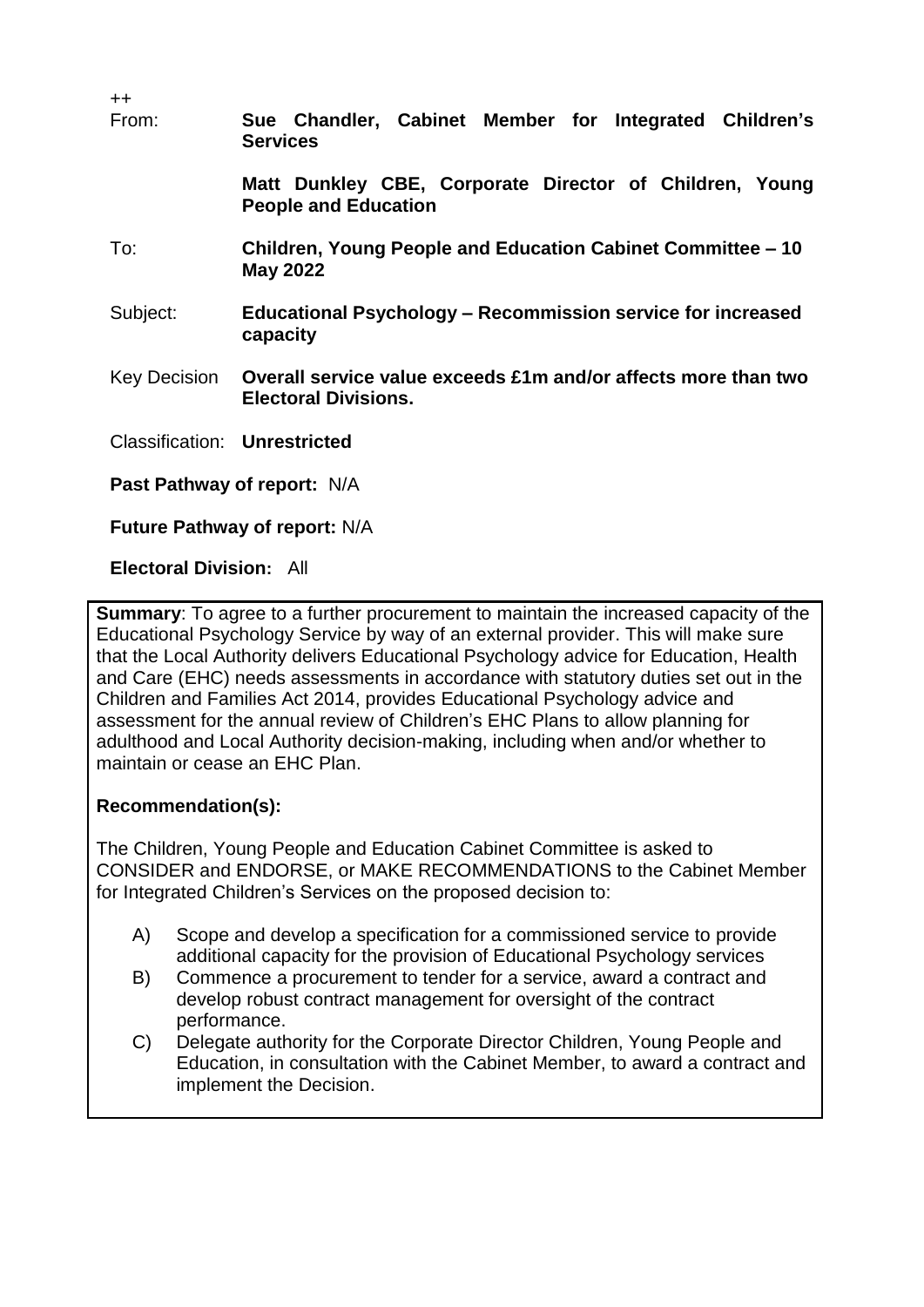## **1. Introduction**

- 1.1 Since the enactment of the Children and Families Act 2014, demand for the Council to carry out Education, Health and Care Needs Assessments for Children's Special Educational Needs (SEN) has increased year on year. The Council has a statutory duty to seek an Educational Psychology assessment report for all children for whom an EHC needs assessment has been agreed.
- 1.2 Kent County Council remains subject to a Written Statement of Action (WSOA) following the Ofsted inspection of the Local Area in January 2019 which identified weaknesses in nine key areas. One of those areas was the ability of the Special Educational Needs and Disability (SEND) Service to deliver Education, Health and Care Plans (EHCPs) in a timely manner and to an agreed quality. The provision of an Educational Psychology (EP) assessment or advice for all children within a six-week timescale was a critical factor affecting delivery of the Council's statutory duties. In July 2020, the figures indicated that only 29% of EHCPs were delivered in line with statutory timescales. By July 2021 there was a backlog of approximately 450 children waiting for an EP assessment as part of their Education, Health and Care needs assessment.
- 1.3 In 2020, an external provider was commissioned to provide additional EP capacity for the initial assessments required for EHCPs. This has reduced the number of initial assessments waiting over 20 weeks and brought KCC closer to meeting its statutory duty. It is predicted that by the end of July 2022, 80% of EP assessments will be completed within the six-week statutory deadline, assuming the number of initial EHC needs assessment requests remains within the range forecast.
- 1.4 The Council is seeking the provision of high-quality EP support to complete statutory assessments in accordance with the template provided by the Local Authority and within designated timescales. Ongoing support to the service will be provided, through the award of a contract to a third-party provider, to significantly reduce the likelihood of a future backlog or lengthy waiting times.

## **2. Background**

- 2.1 Changes to legislation introduced by the Children and Families Act 2014 increased the age range for which Local Authorities were responsible for undertaking a statutory assessment of children's special educational needs (0- 25 years), increased the strength of the role of parents and lowered the threshold that Local Authorities apply when making a decision whether to carry out an Education, Health and Care needs assessment.
- 2.2 The result in Kent has been a dramatic rise in the number of requests for EHC needs assessment of children's special educational needs. The EP assessment of a child's special educational needs is mandated in the Education, Health and Care needs assessment process. The capacity of Kent Educational Psychology Service (EPS) was insufficient to address the increased demand from the existing staff structure. This issue was highlighted as a weakness in the Ofsted Local Area SEND Inspection report (2019).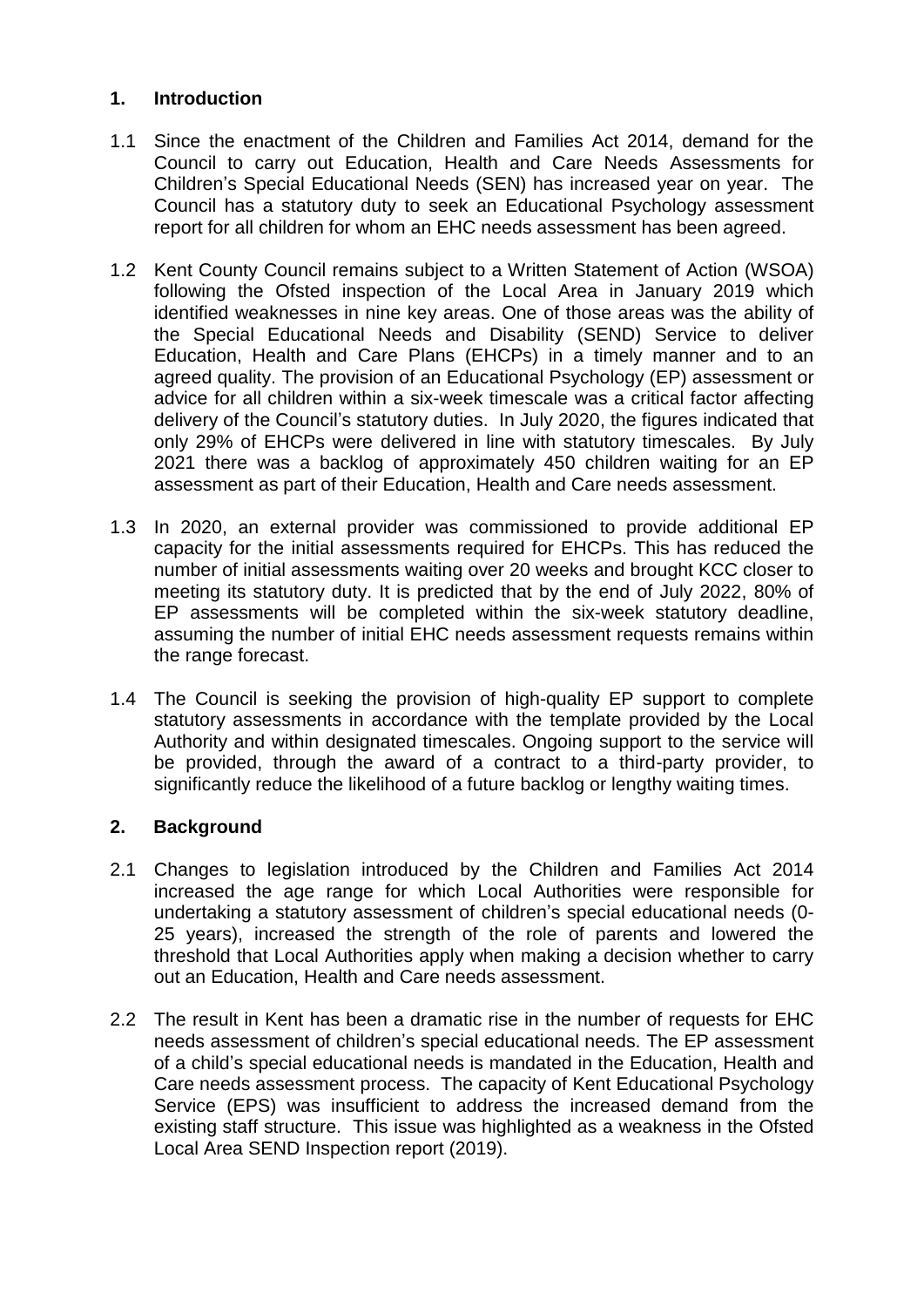- 2.3 Capacity to enable the Council to meet statutory duties by providing the EP assessment in timescale for every child for whom an EHC needs assessment is carried out has been addressed through engagement of additional locum capacity and the procurement of EP assessment reports through an external agency, quality assured by Kent Educational Psychology Service Senior EPs. The provision of EP assessment reports has increased annually as a consequence, to keep up with demand.
	- Between April 2019 March 2020 the EPS produced 1680 pieces of statutory assessment report.
	- Between April 2021 March 2022 the EPS produced 2971 statutory assessment reports.
	- This is equal to an **77% increase** in two years.
- 2.4 The Kent EP Service is currently working towards consistently meeting and maintaining the performance target of providing 80-90% of EP advice for the Local Authority's EHC needs assessments within six weeks of referral. The backlog of assessments from previous years has been addressed, currently EP advice is generally provided within eight weeks of referral on average. Achieving this key performance indicator remains dependent on the provision of locum and agency EP assessment reports.
- 2.5 Educational Psychologists are hard to recruit (there is a national shortage). There is an on-going recruitment drive in the Kent EP Service and a programme of employment of trainee EPs and assistant EPs to provide a pathway into the profession and employment in Kent. Kent EP Service has vacancies, which have been reduced in recent years through effective recruitment and retention strategies. There remains a gap between demand and capacity of Kent EP Service (even if fully staffed) to provide assessment advice to meet the demand of EHC needs assessments in Kent. Whilst the SEND Strategy seeks to reduce demand for EHC needs assessments, the expectation is that this will take between two to three years to have a significant impact on the volume of EHC needs assessments required.
- 2.6 Kent County Council maintains approximately 20,000 EHC Plans, a significant number of which have not been updated and amended and/or actions taken following annual review. It would be expected that Educational Psychology advice contributes to approximately 10% of EHC Plan annual reviews to support Local Authority decision-making with regard to provision (Section F), placement (Section I) and whether to maintain or cease an EHC Plan. Current capacity of Kent EP Service is such that EP advice contributes to fewer than 1% of annual reviews.
- 2.7 Key to scoping the requirements for a procurement is to understand the national changing landscape of Educational Psychology services. It is well reported that there is a national shortage of qualified EPs, which is compounded by a reduction in qualification pathways and a large number of qualified EPs leaving the sector. Additionally, Academy Trusts have been directly recruiting Educational Psychologists for roles in their schools in order to meet needs. For some EPs, this work is more attractive than the completion of assessments and plans. In turn, this further reduces the pool of available EPs.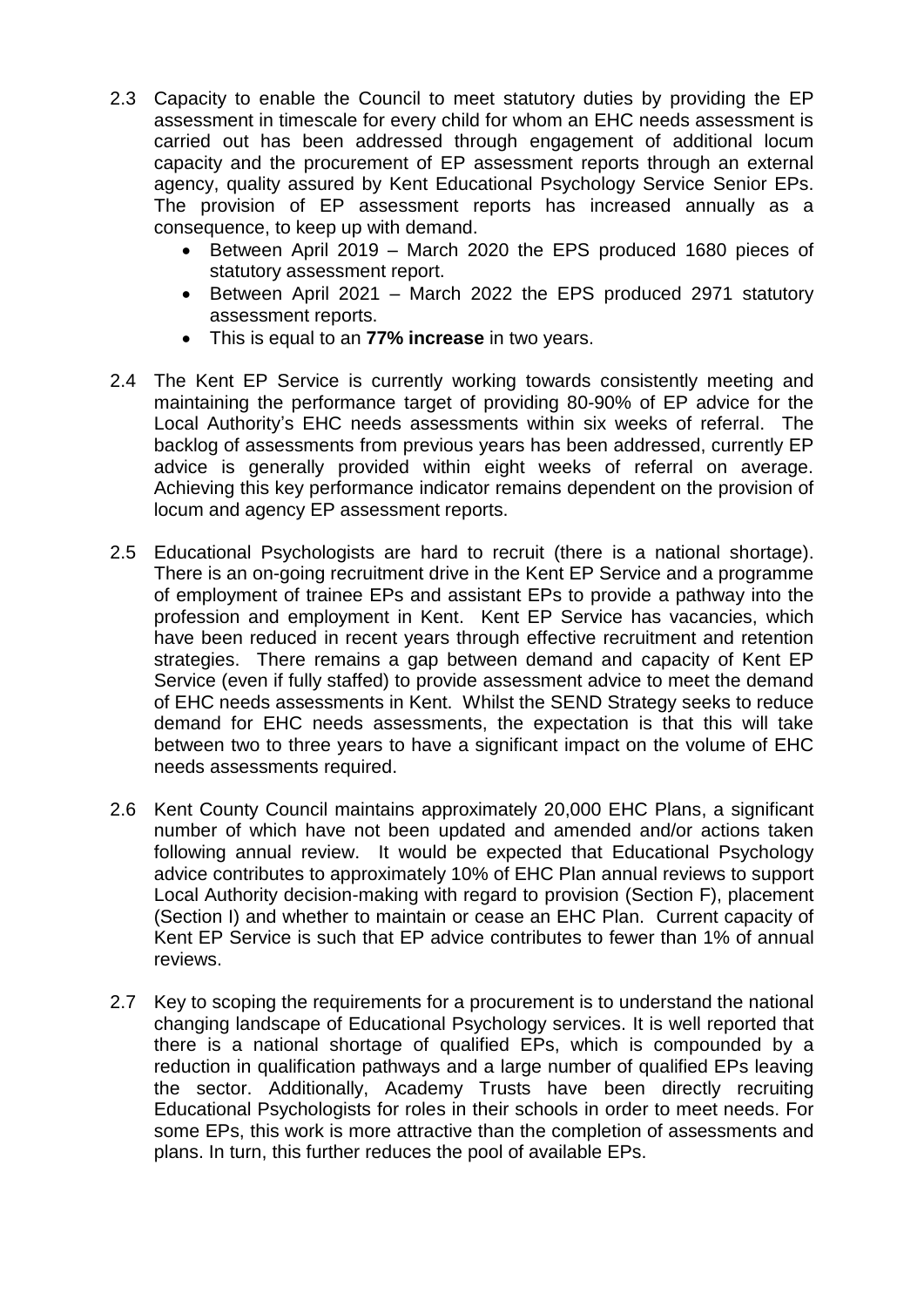2.8 The shortage of EPs and the increasing demand for EHCP Assessments has led to spiralling costs for the buyers of their services. Soft market research suggests that costs could increase by as much as a third for the same levels of provision.

# **3 Options Appraisal**

3.1 The following table sets out the options considered, along with the advantages and risks of each option:

| <b>Option</b>                                                                         | <b>Advantages</b>                                                                                                                 | <b>Risks</b>                                                                                                                                                                                                                                                                                                               |
|---------------------------------------------------------------------------------------|-----------------------------------------------------------------------------------------------------------------------------------|----------------------------------------------------------------------------------------------------------------------------------------------------------------------------------------------------------------------------------------------------------------------------------------------------------------------------|
| 1. Do nothing: The current<br>contract will end 30<br>November 2022.                  | • Annual saving of approx.<br>£1m (using payments from<br>2021/2022)                                                              | • Reputational, legal and<br>financial - Kent County<br>Council would not be able<br>to meet statutory duties<br>under the Children and<br>Families Act 2024 and<br>would be at risk of<br><b>Judicial Review. Poor</b><br>Ofsted re-visit outcome.<br>Parents seeking redress<br>may be awarded costs.                    |
| 2. Build capacity in-house<br>to provide assessments<br>and reviews to meet<br>demand | • Can exercise greater<br>control of in-house<br>performance<br>• Less susceptible to volatile<br>market pressures                | This is unrealistic - the<br>$\bullet$<br>Kent EP Service has<br>taken a proactive<br>approach to recruitment<br>and retention and there<br>remains vacancies in the<br>staffing structure.                                                                                                                                |
| 3. Engage increased local<br>locums (cost per<br>assessment £1100)                    | • Currently this is more cost-<br>effective                                                                                       | There are a limited<br>$\bullet$<br>number of local locums<br>available. Current market<br>pressures are such that<br>Kent locums have taken<br>on work in other Local<br>Authorities, if and when<br>the rates of remuneration<br>are better.<br>There is insufficient<br>capacity in the locum<br>market to meet demand. |
| 4. Re-procure the EP<br>service to provide<br>additional capacity                     | • There will be continued<br>capacity to perform initial<br>assessments<br>• KCC will be able to access<br>a national pool of EPs | It is likely that we will be<br>$\bullet$<br>able to procure fewer<br>assessments for the<br>same financial envelope<br>from the last service,<br>however competition in<br>the tender process will<br>test this.                                                                                                          |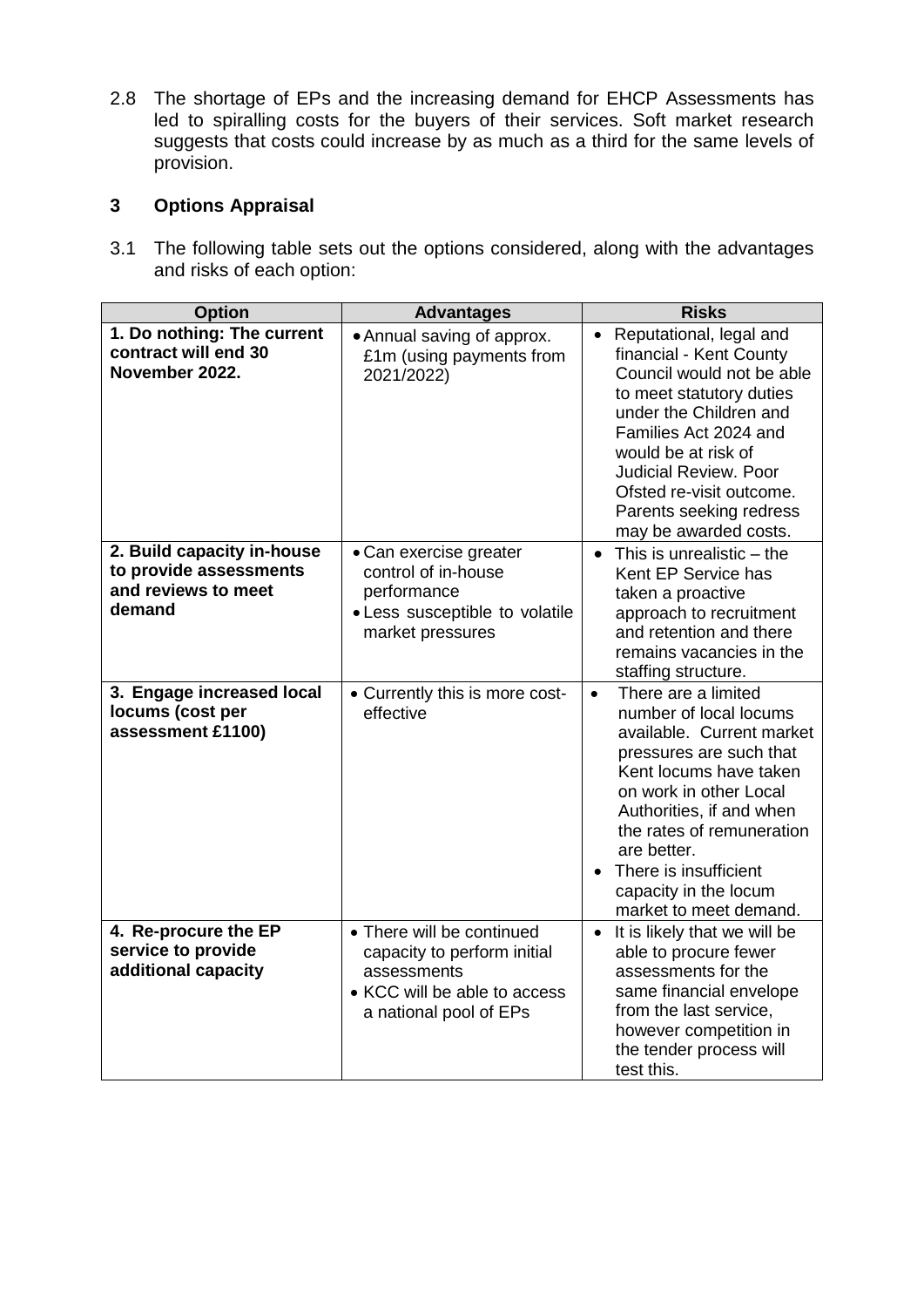| 5. Continue with the hybrid<br>approach for a further two<br>years and review after one<br>$year - this means re-$<br>procuring an EP service to<br>provide additional capacity | • The hybrid approach<br>procuring additional agency<br>EP assessments and<br>engaging local locums<br>enables the provision of EP<br>assessment advice for the<br>Council's EHC needs<br>assessment and some<br>annual review assessment<br>advice in the most<br>responsive and flexible<br>way, providing the greatest<br>chance of enabling Kent<br>County Council to meet its'<br>statutory duties. | • Providers may not tender<br>for a service that has no<br>minimum guarantee of<br>business, or with a sliding<br>scale. The commercial<br>model will need to be<br>clearly understood by<br>those managing the EP<br>assessments and advice<br>to get the most cost-<br>effective option at<br>allocation |
|---------------------------------------------------------------------------------------------------------------------------------------------------------------------------------|----------------------------------------------------------------------------------------------------------------------------------------------------------------------------------------------------------------------------------------------------------------------------------------------------------------------------------------------------------------------------------------------------------|------------------------------------------------------------------------------------------------------------------------------------------------------------------------------------------------------------------------------------------------------------------------------------------------------------|
|---------------------------------------------------------------------------------------------------------------------------------------------------------------------------------|----------------------------------------------------------------------------------------------------------------------------------------------------------------------------------------------------------------------------------------------------------------------------------------------------------------------------------------------------------------------------------------------------------|------------------------------------------------------------------------------------------------------------------------------------------------------------------------------------------------------------------------------------------------------------------------------------------------------------|

- 3.2 **Based on the above options appraisal the recommended option is Option 5 - Continue with the hybrid approach for a further two years and review after one year –** this means re-procuring an EP service to provide additional capacity
- 3.3 It is expected that the initial contract term will be 12 months with the option to extend for a further 12 months. There will be a requirement to include flexibility within this term to ensure delivery is fit for purpose and meets any change in demand.

## **4 Commissioning Approach**

- 4.1 A Prior Information Notice will be advertised on the Kent Business Portal requesting potential providers to feed back on the proposed delivery model and scope of provision.
- 4.2 Part of any Invitation to Tender will include but not be limited to:
	- The requirement for statutory timeframes to be met for initial assessment.
	- Previous experience in working against a backdrop of relevant legislation.
	- An ability to flex the model of provision between both face-to-face delivery and a virtual offer to not only protect against any further COVID-19 restrictions but also match delivery to the needs of children and young people.
	- A track record in embedding the voice of children and young people in the development of provision
	- Ability to flex model to accommodate fluid numbers of referrals both in type and workload.

## **5 Timelines**

- 5.1 Should the recommended option be agreed, informal market engagement will commence in May 2022.
- 5.2 Specification development and publication of a notification on the Kent Business Portal can commence on publication of the Key Decision.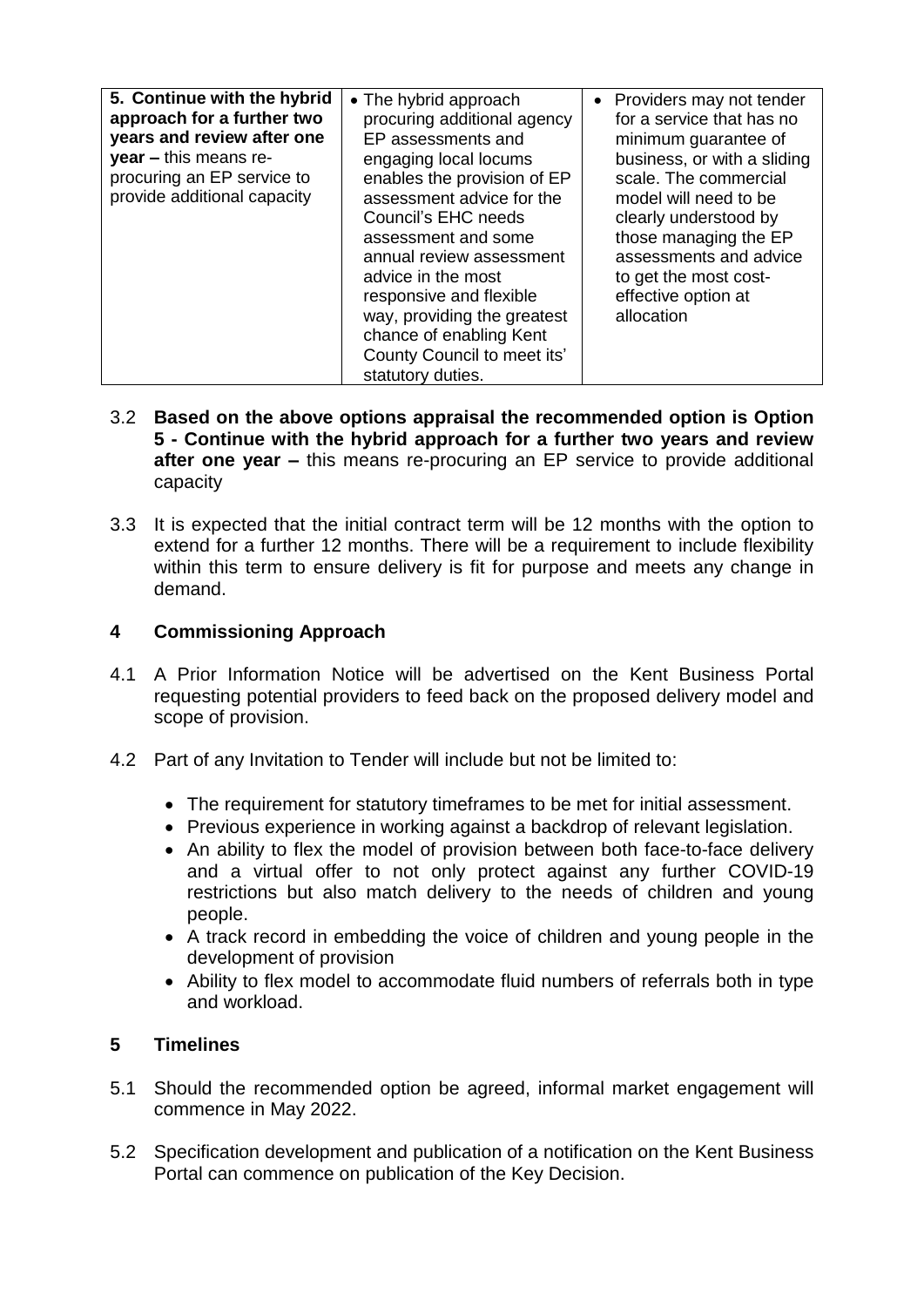5.3 A procurement process will commence to ensure that there is no gap in provision, allowing a new service to be in place from 1 December 2022.

| <b>Procurement Stage</b>         | Date             |
|----------------------------------|------------------|
| <b>Market Engagement</b>         | May 2022         |
| PIN Published for EOIs           | <b>July 2022</b> |
| <b>ITT Issued</b>                | August 2022      |
| <b>Evaluation and Moderation</b> | October 2022     |
| <b>Contract Award</b>            | October 2022     |
| <b>Contract Start Date</b>       | December 2022    |

### **6 Financial Implications**

- 6.1 The use of the contracted provider to complete Educational Psychology assessments and to support annual reviews is expected to flex dependent on the availability of new and existing directly employed EPs, access to the locums, the delivery of the provider, and overall demand for Education Health and Care Plans.
- 6.2 Current service spend is £923k in the past 12 months. This reflects the fluctuations in the number of assessments provided each month by the provider, which ranged between 40 and 100 per month over this period.
- 6.3 The cost of the service would need to be adjusted for market changes. Soft market research suggests feasibly a 30% uplift due to market pressures will be required (as described section two above).
- 6.4 It is predicted that between 40 and 100 assessments per month will be required in order to provide sufficient capacity to KCC's EP Service. The expected spend therefore is between £0.7m and £1.8m per annum with the contract term being one year with a one-year extension option. The Key Decision is therefore on the maximum spend value of £3.6m over two years.
- 6.5 All Education Psychology activities are funded by the General Fund revenue budget and a small amount of traded activity with schools. The 2022-23 budget for the total Educational Psychology service is £4.6m of which approximately £2.0m is for the commissioning of additional capacity from external providers. It is recognised due to a combination of both the increase in rates and high demand there is a risk the service may overspend in the short term whilst additional wider measures are put in place to support the reduction in the number of EHCP referrals by supporting more children with SEN at an earlier stage to avoid escalation of need. The financial position will be reported in the monitoring report to Cabinet during the year.

## **7 Legal implications**

7.1 The Local Authority has a statutory obligation to complete assessments (EHCPs) in a 20-week timeframe. As an authority we are, in a number of cases, failing in this duty, impacted by the capacity of the EP Service. With current capacity, supported by the existing contract, it is estimated that The Council will be in a better position to meet this obligation. The recommission of a service to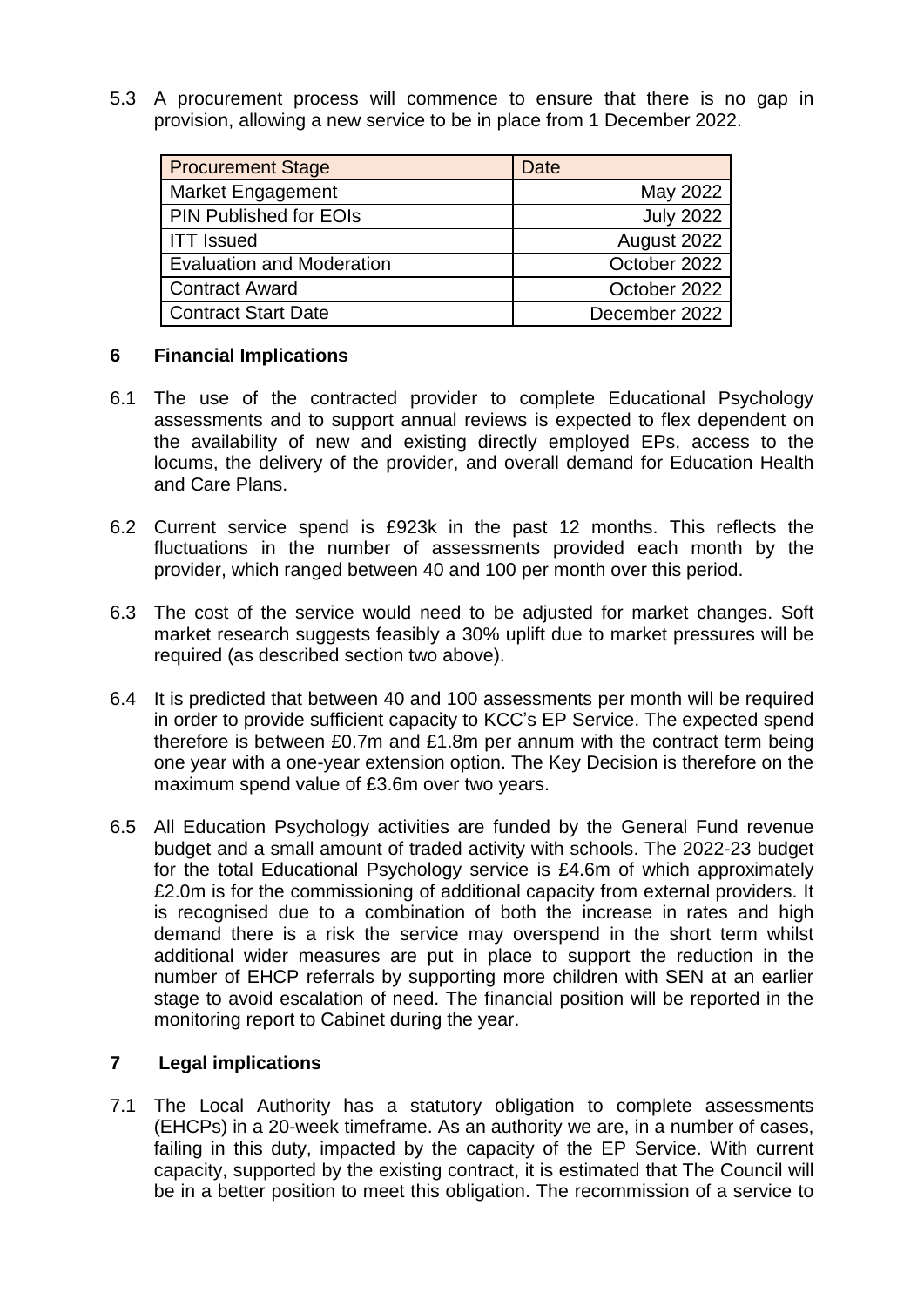provide additional EPs will give the authority the best chance to continue to meet this responsibility, clear the current backlog and maintain that position going forward.

- 7.2 In 2019 Ofsted and the CQC undertook a joint inspection of Kent's SEND offer and how this is implemented across the county. The inspection identified the following
	- The Fragmented system means that too many children and young people with SEND do not get the support they need
	- Families experience a high level of confusion about what support is available. Resulting in the belief that an EHCP is essential to ensure their child's needs are met.
	- Kent does not yet successfully prioritise the needs of children and young people with SEND.
	- Children and young people with SEND experience unacceptable inequality when accessing services in Kent

## **8 Equalities implications**

- 8.1 An Equalities Impact Assessment has been completed and identified no high negative impacts and the following positive impacts were identified:
	- An increase in the total number of assessments available to meet the needs of young people who are in need of an Educational Psychology assessment who may/may not be SEN
	- A reduced wait to access support which may be dependent on the completion of an assessment
	- Young people and their families will be supported to achieve and will have their wellbeing positively impacted as a result of receiving an assessment service in a timelier manner
- 8.2 Whilst, by its nature, the service will exclude those who do not fulfil these criteria, the choice of these restrictions is justified, and any other protected groups are not affected.

#### **9 Other corporate implications**

9.1 The existing Data Protection Impact Assessment will be reviewed and amended as necessary for a new service.

#### **10 Governance**

- 10.1 The Educational Psychology Service is positioned in the SEN and Disabled Children and Young People Division in the Children, Young People and Education Directorate.
- 10.2 Following the Key Decision and compliant procurement process, the contract will be awarded by the Corporate Director of Children, Young People and Education, in consultation with the Cabinet Member for Integrated Children's **Services**